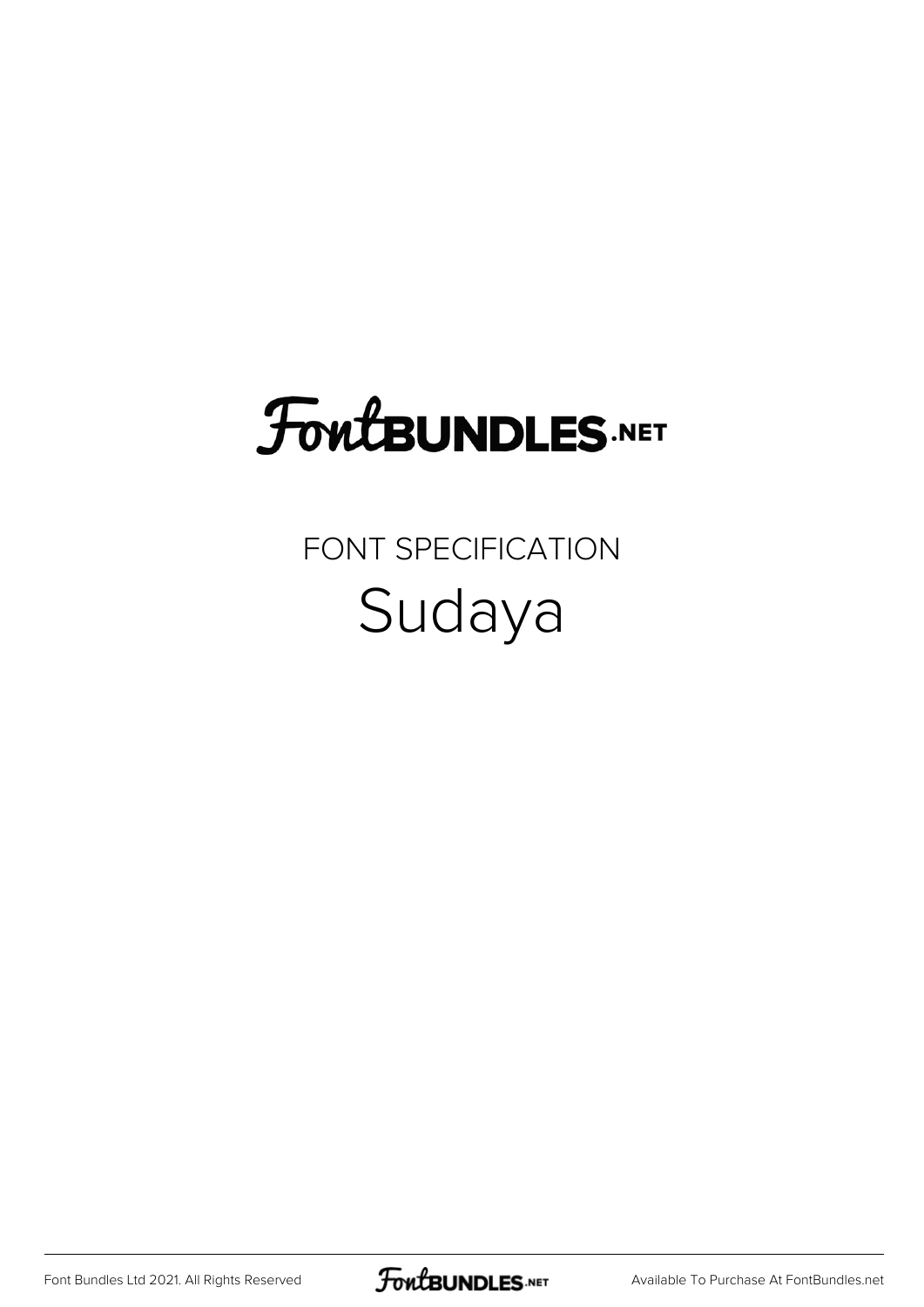## Sudaya - Regular

**Uppercase Characters** 

A B CD E F J J J J H G  $\textcircled{1} \textcircled{2} \textcircled{3} \textcircled{3} \textcircled{3} \textcircled{4} \textcircled{3} \textcircled{7} \textcircled{7} \textcircled{7} \textcircled{7} \textcircled{7} \textcircled{7} \textcircled{7}$ 

Lowercase Characters

$$
a\,b\,c\,\&\,c\,\xi\,g\,\&\,ij\,\&\,\ell\,v\,\varepsilon\,v\,\circ\,\rho\,\varepsilon\,v\,s\,\varepsilon\,\varepsilon\,\omega\,\varepsilon\,\varepsilon\,y\,g
$$

**Numbers** 

## 0193456789



All Other Glyphs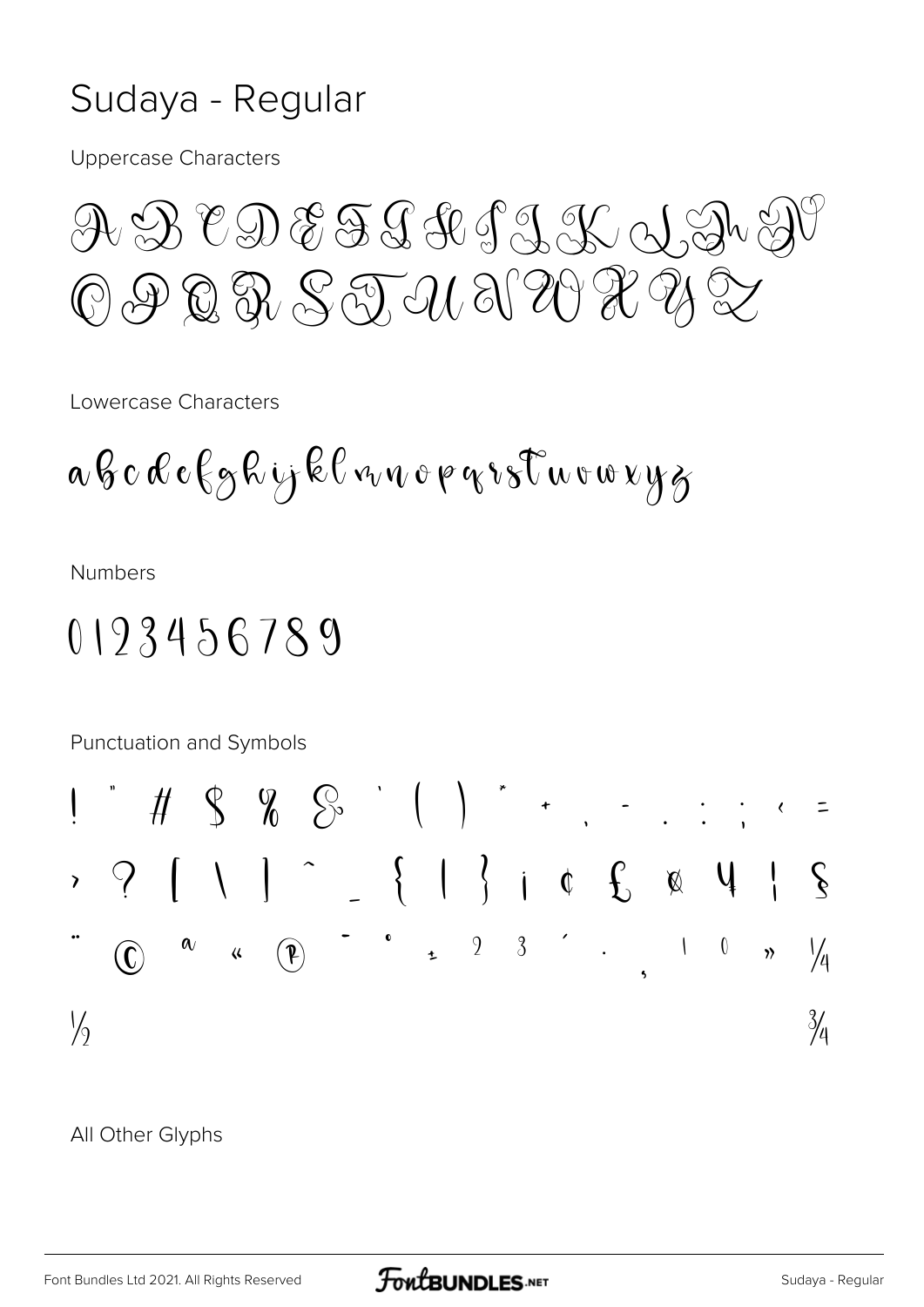